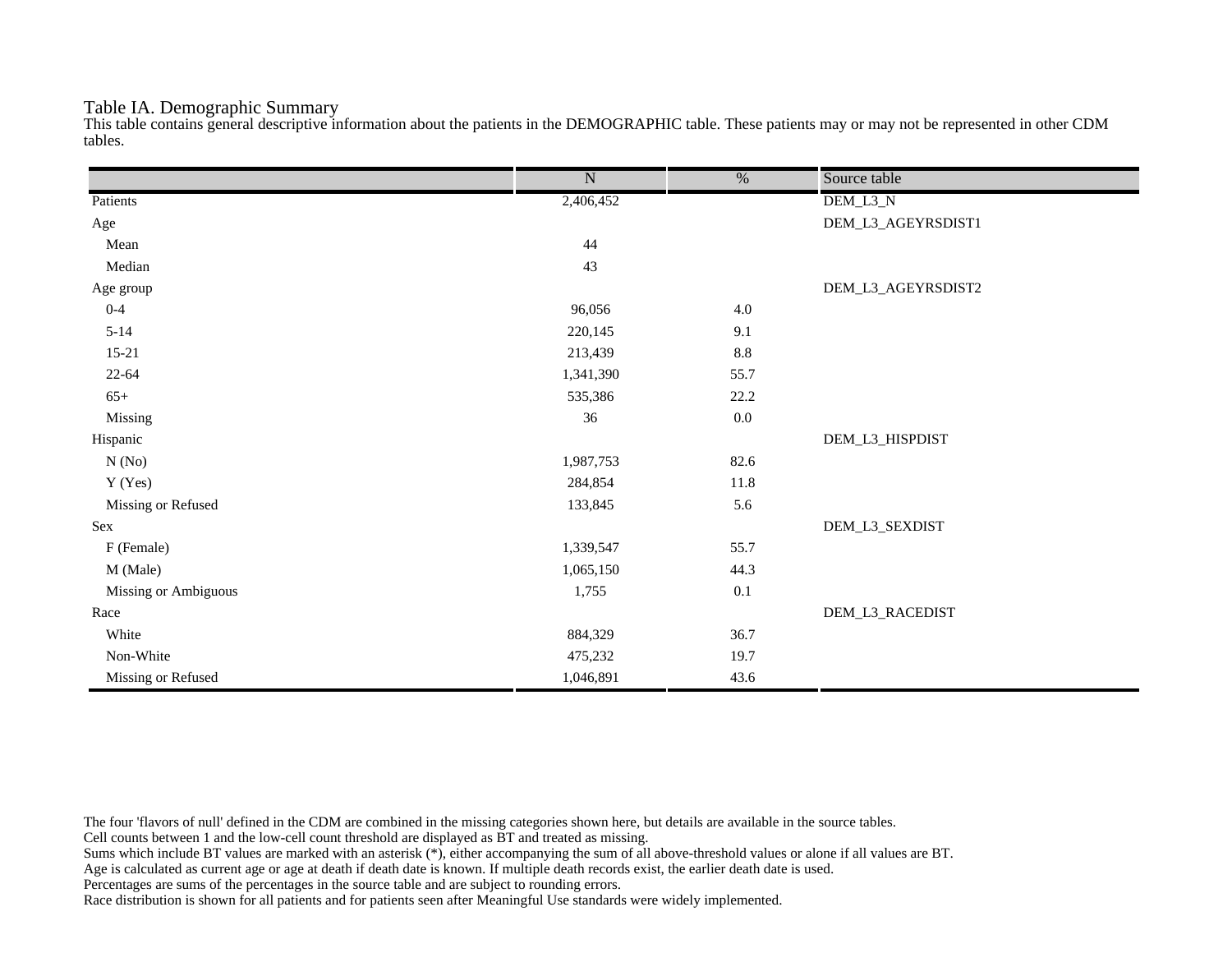## Table IA. Demographic Summary (continued)

This table contains general descriptive information about the patients in the DEMOGRAPHIC table. These patients may or may not be represented in other CDM tables.

|                                                                                                                                                                   | $\mathbf N$      | $\%$  | Source table      |
|-------------------------------------------------------------------------------------------------------------------------------------------------------------------|------------------|-------|-------------------|
| Race among patients with at least 1 encounter after December 2011                                                                                                 |                  |       | XTBL_L3_RACE_ENC  |
|                                                                                                                                                                   |                  |       |                   |
| White                                                                                                                                                             | 814,570          | 37.7  |                   |
| Non-White                                                                                                                                                         | 439,264          | 20.4  |                   |
| Missing or Refused                                                                                                                                                | 907,155          | 42.0  |                   |
| Gender Identity                                                                                                                                                   |                  |       | DEM_L3_GENDERDIST |
| GQ (Genderqueer/Non-Binary)                                                                                                                                       | $\overline{0}$   | 0.0   |                   |
| M (Man)                                                                                                                                                           | $\theta$         | 0.0   |                   |
| W (Woman)                                                                                                                                                         | $\boldsymbol{0}$ | 0.0   |                   |
| MU (Multiple gender categories), SE (Something else),<br>TF (Transgender female/Trans woman/Male-to-female),<br>or TM (Transgender male/Trans man/Female-to-male) | $\mathbf{0}$     | 0.0   |                   |
| Missing or Refused                                                                                                                                                | 2,406,452        | 100.0 |                   |
| <b>Sexual Orientation</b>                                                                                                                                         |                  |       | DEM_L3_ORIENTDIST |
| Bisexual                                                                                                                                                          | $\mathbf{0}$     | 0.0   |                   |
| Gay                                                                                                                                                               | $\overline{0}$   | 0.0   |                   |
| Lesbian                                                                                                                                                           | $\overline{0}$   | 0.0   |                   |
| Queer                                                                                                                                                             | $\overline{0}$   | 0.0   |                   |
| Straight                                                                                                                                                          | $\theta$         | 0.0   |                   |
| AS (Asexual), MU (Multiple sexual orientations),<br>SE (Something else), QS (Questioning)                                                                         | $\mathbf{0}$     | 0.0   |                   |
| Missing or Refused                                                                                                                                                | 2,406,452        | 100.0 |                   |

The four 'flavors of null' defined in the CDM are combined in the missing categories shown here, but details are available in the source tables.

Cell counts between 1 and the low-cell count threshold are displayed as BT and treated as missing.

Sums which include BT values are marked with an asterisk (\*), either accompanying the sum of all above-threshold values or alone if all values are BT.

Age is calculated as current age or age at death if death date is known. If multiple death records exist, the earlier death date is used.

Percentages are sums of the percentages in the source table and are subject to rounding errors.

Race distribution is shown for all patients and for patients seen after Meaningful Use standards were widely implemented.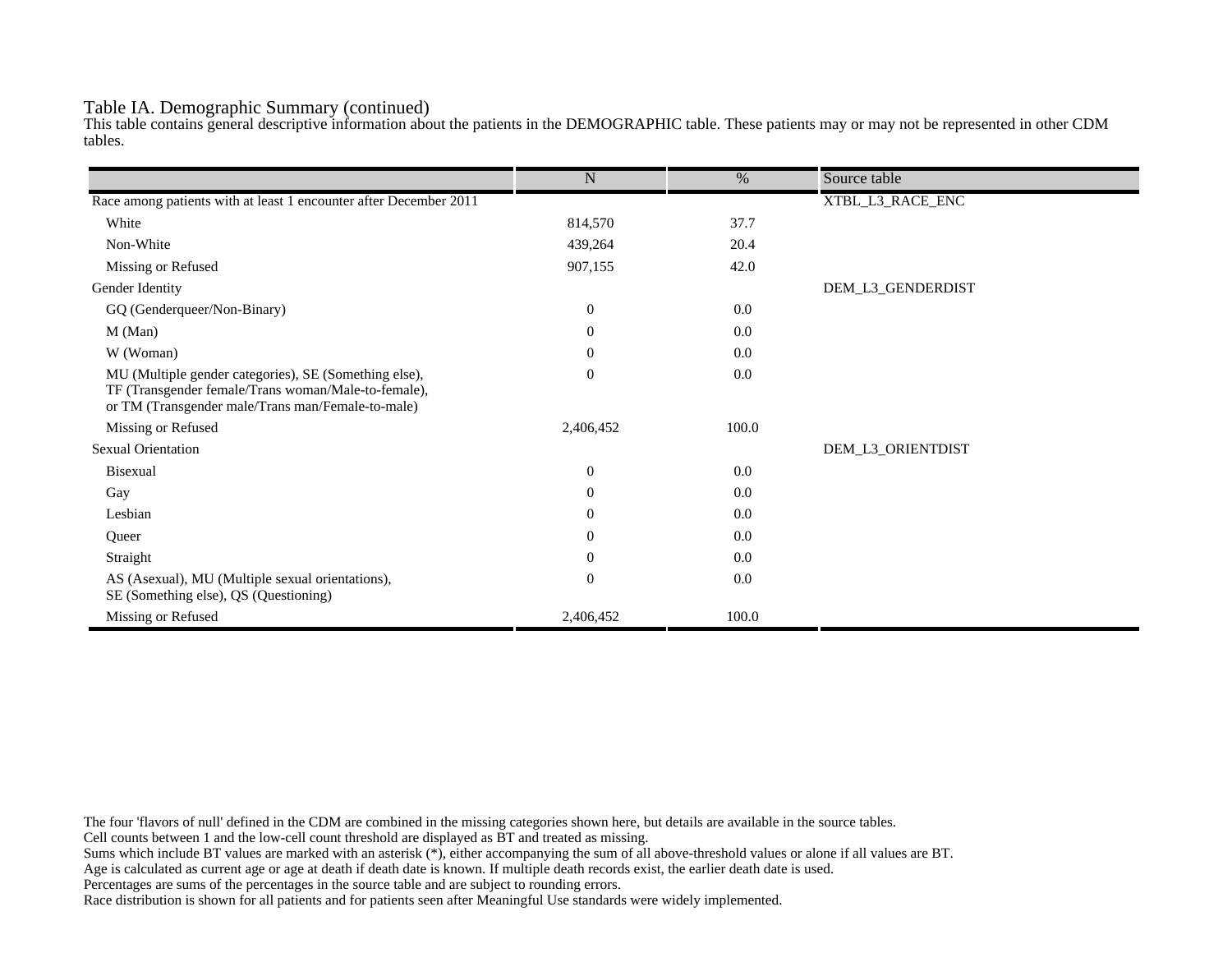# Table IB. Potential Pools of Patients

This table illustrates the number of patients meeting different inclusion criteria and supports Data Check 3.04 (less than 50% of patients with encounters have DIAGNOSIS records) and Data Check 3.05 (less than 50% of patients with encounters have PROCEDURES records). Data check exceptions are highlighted in red and must be corrected.

| Metric                                                                                                                                          | <b>Metric Description</b>                                                                                                                                    | Result    | Source table                 |
|-------------------------------------------------------------------------------------------------------------------------------------------------|--------------------------------------------------------------------------------------------------------------------------------------------------------------|-----------|------------------------------|
| Potential pool of patients for observational studies                                                                                            | Number of unique patients with at least 1 ED, EI, IP, OS, TH, or AV encounter<br>within the past 5 years                                                     | 1,439,827 | ENC_L3_DASH2                 |
| Potential pool of patients for trials                                                                                                           | Number of unique patients with at least 1 ED, EI, IP, OS, TH, or AV encounter<br>within the past 1 year                                                      | 658,587   | ENC L3 DASH2                 |
| Potential pool of patients for studies requiring data<br>on diagnoses, vital measures and (a) medications<br>or (b) medications and lab results | Number of unique patients with at least 1 encounter and DIAGNOSIS and<br>VITAL records within the past 5 years                                               | 578,794   | XTBL L3 DASH1                |
|                                                                                                                                                 | Number of unique patients with at least 1 encounter and DIAGNOSIS, VITAL,<br>and PRESCRIBING or DISPENSING records within the past 5 years                   | 456,903   | XTBL L3 DASH2                |
|                                                                                                                                                 | Number of unique patients with at least 1 encounter and DIAGNOSIS, VITAL,<br>PRESCRIBING or DISPENSING, and LAB RESULT CM records within the<br>past 5 years | 365,315   | XTBL L3 DASH3                |
| Patients with diagnosis data                                                                                                                    | Percentage of patients with encounters who have at least 1 diagnosis                                                                                         | 83%       | $ENC$ $L3$ $N$ ;<br>DIA L3 N |
| Patients with procedure data                                                                                                                    | Percentage of patients with encounters who have at least 1 procedure                                                                                         | 83%       | $ENC$ $L3$ $N$ ;<br>PRO_L3_N |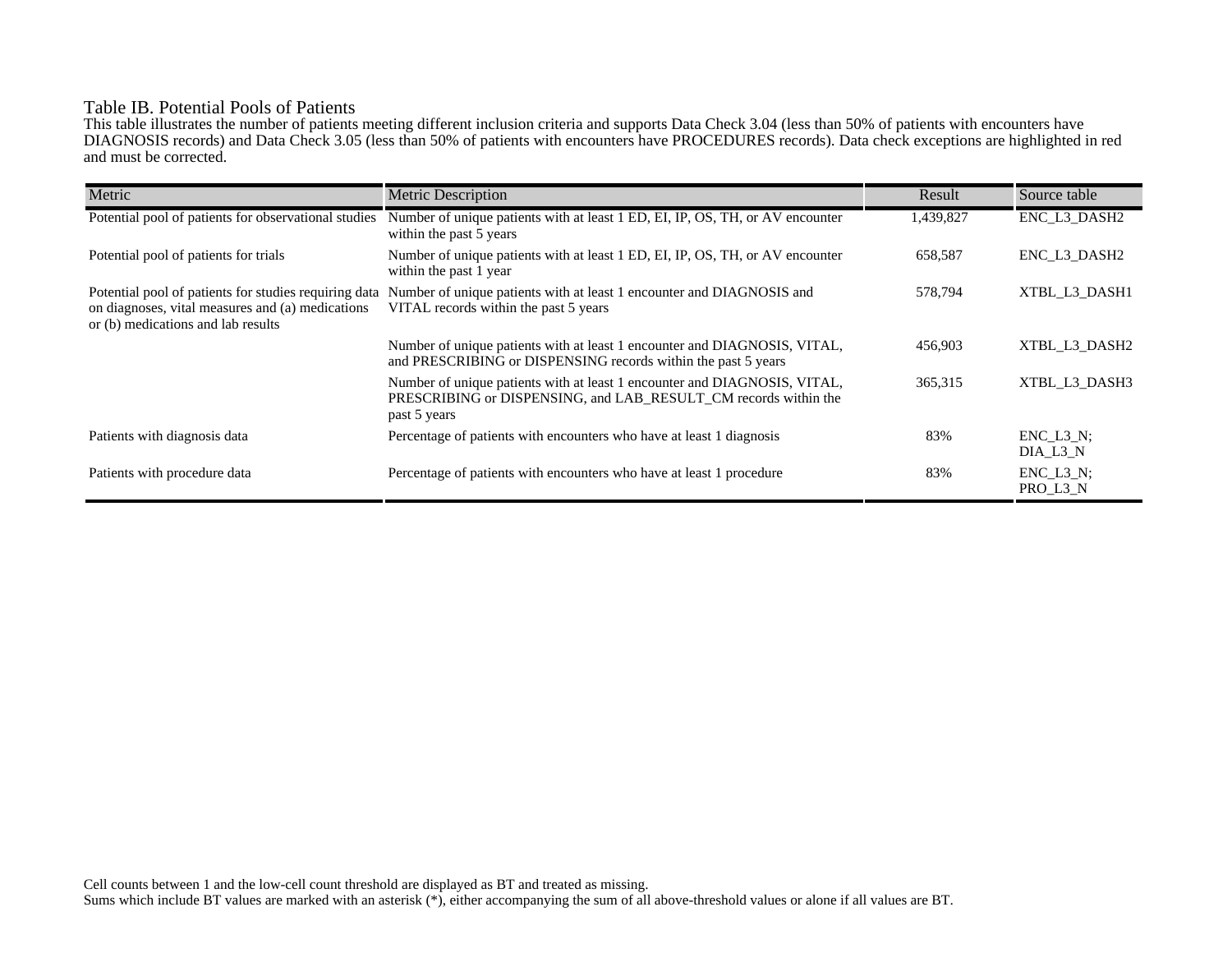# Table IC. Height, Weight, and Body Mass Index

This table contains descriptive statistics and frequencies of VITAL measurements.

|                                    | Result    | %    | Source table   |
|------------------------------------|-----------|------|----------------|
| Height measurements                |           |      | VIT_L3_HT_DIST |
| Records                            | 4,359,927 |      |                |
| Height (inches), mean              | 61        |      |                |
| Height (inches), median            | 64        |      |                |
| Weight measurements                |           |      | VIT_L3_WT_DIST |
| Records                            | 4,818,699 |      |                |
| Weight (lbs.), mean                | 159       |      |                |
| Weight (lbs.), median              | 162       |      |                |
| Body Mass Index (BMI) measurements |           |      | VIT_L3_BMI     |
| Records                            | 4,283,216 |      |                |
| $BMI \leq=25$                      | 1,699,291 | 39.7 |                |
| <b>BMI 26-30</b>                   | 1,078,616 | 25.2 |                |
| $BMI > = 31$                       | 1,505,309 | 35.1 |                |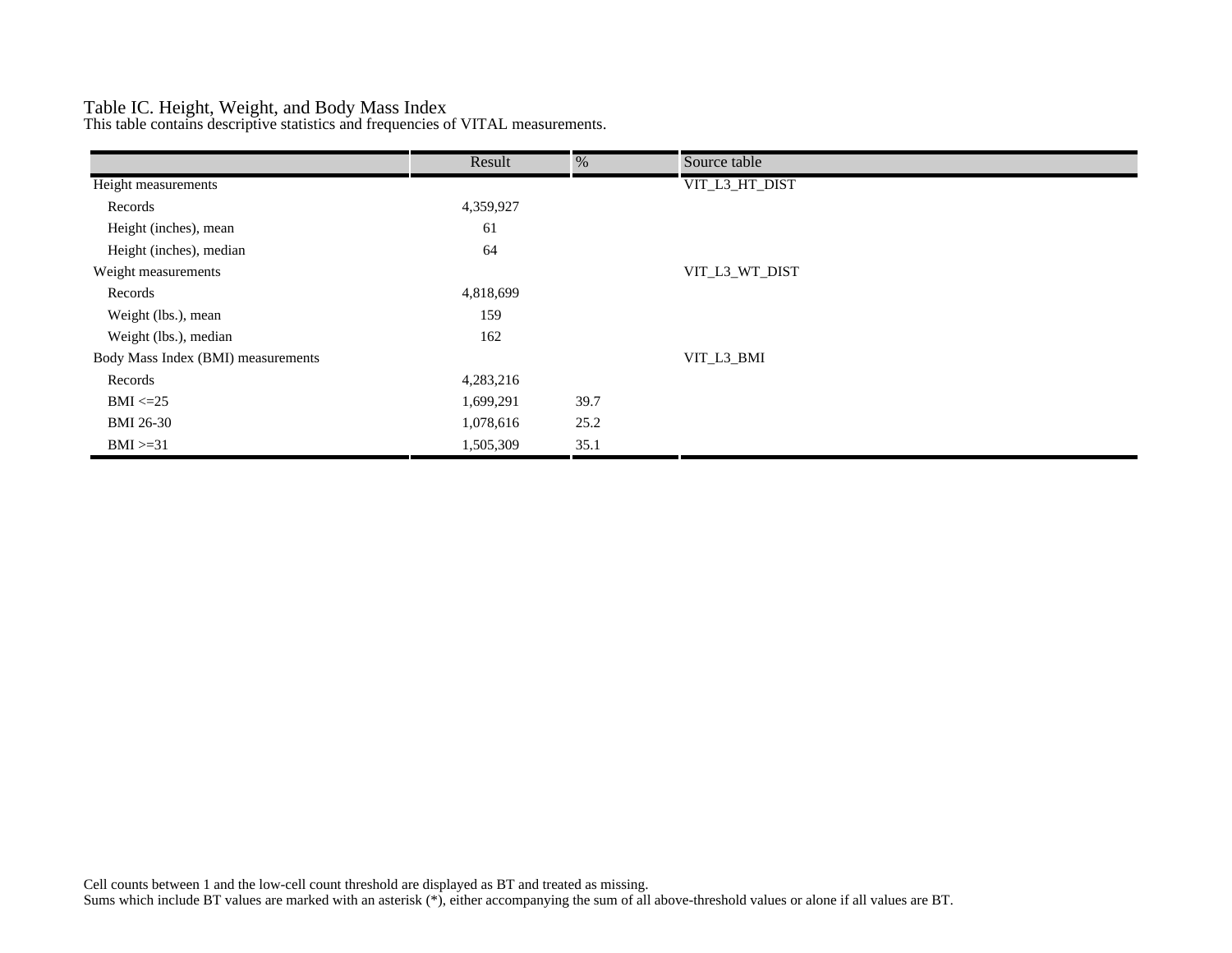#### Table 1D. Records, Refresh Dates, Patients, Encounters, and Date Ranges by Table

This table displays record counts and refresh dates for all populated tables, and summary counts and date ranges for the characterized data. The characterized data may be a subset of all data for all tables except for DEMOGRAPHIC, DEATH\_CAUSE, HASH\_TOKEN, LAB\_HISTORY, LDS\_ADDRESS\_HISTORY, and PROVIDER. Differences are due to the lookback date restriction and/or the exclusion of LOINC codes that may contain PII from the OBS\_CLIN, OBS\_GEN, LAB\_RESULT\_CM and PRO\_CM tables. These data support Data Check 1.18 (table refresh dates are not documented). Data check exceptions are highlighted in red and must be corrected.

|                    |         | All Data        | <b>Characterized Data</b> |           | <b>Characterized Data Range</b> |                                 |                   |                    |                                            |
|--------------------|---------|-----------------|---------------------------|-----------|---------------------------------|---------------------------------|-------------------|--------------------|--------------------------------------------|
| Table              | Records | Refresh<br>Date | Records                   | Patients  | Encounters                      | Field name                      | 5th<br>Percentile | 95th<br>Percentile | <b>Source Tables</b>                       |
| <b>DEMOGRAPHIC</b> |         | 18DEC2021       | 2,406,452                 | 2,406,452 | ---                             | <b>BIRTH_DATE</b>               | 1938_Dec          | 2015_Nov           | XTBL_L3_REFRESH_<br>DATE:<br>XTBL_L3_DATES |
| <b>ENROLLMENT</b>  |         | 18DEC2021       | 2,173,696                 | 2,173,696 | $---$                           | ENR_START_<br>DATE <sup>^</sup> | 2004_Jan          | 2020_Oct           | XTBL_L3_REFRESH_<br>DATE:<br>XTBL L3 DATES |
| <b>ENCOUNTER</b>   |         | 18DEC2021       | 113,075,025               | 2,393,432 | 113,075,025                     | <b>ADMIT_DATE</b>               | 2007 Nov          | 2021_May           | XTBL_L3_REFRESH_<br>DATE:<br>XTBL_L3_DATES |
| <b>DIAGNOSIS</b>   |         | 18DEC2021       | 68,217,227                | 1,989,369 | 29,580,232                      | <b>ADMIT DATE</b>               | 2007_Apr          | 2020 Dec           | XTBL_L3_REFRESH_<br>DATE:<br>XTBL_L3_DATES |
| <b>PROCEDURES</b>  |         | 18DEC2021       | 39,413,960                | 1,991,552 | 28,121,407                      | <b>ADMIT DATE</b>               | 2006 Nov          | 2020 Nov           | XTBL_L3_REFRESH_<br>DATE:<br>XTBL_L3_DATES |
| <b>DEATH</b>       |         | 18DEC2021       | 17,396                    | 17,396    | $---$                           | <b>DEATH DATE</b>               | 2020 Dec          | 2021 Nov           | XTBL_L3_REFRESH_<br>DATE:<br>XTBL_L3_DATES |
| <b>VITAL</b>       |         | 20MAR2021       | 26,980,741                | 942,614   | 5,134,595                       | <b>MEASURE DATE</b>             | 2010_May          | 2020 Dec           | XTBL_L3_REFRESH_<br>DATE:<br>XTBL_L3_DATES |
| LAB RESULT_CM      |         | 24DEC2021       | 94,214,437                | 927,481   | 11,552,775                      | <b>RESULT_DATE</b>              | 2007_Oct          | 2021_Jun           | XTBL_L3_REFRESH_<br>DATE:<br>XTBL_L3_DATES |
| <b>PRESCRIBING</b> |         | 18DEC2021       | 9,114,549                 | 883,661   | 3,976,370                       | RX ORDER DATE                   | 2010_Sep          | 2021_Oct           | XTBL_L3_REFRESH_<br>DATE:<br>XTBL_L3_DATES |

^The lookback date for ENROLLMENT considers either ENR\_START\_DATE or ENR\_END\_DATE, but only ENR\_START\_DATE is displayed here. Descriptive statistics for ENR\_END\_DATE are available in the XTBL\_L3\_DATES dataset.

The source for the total number of records is the DATAMART\_ALL table.

Cell counts between 1 and the low-cell count threshold are displayed as BT and treated as missing.

Records are the sum of ALL\_N and NULL\_N for the field which is the primary key for the table. Patients are the sum of DISTINCT\_N and NULL\_N for the PATID field. Encounters are the sum of DISTINCT\_N and NULL\_N for the ENCOUNTERID field.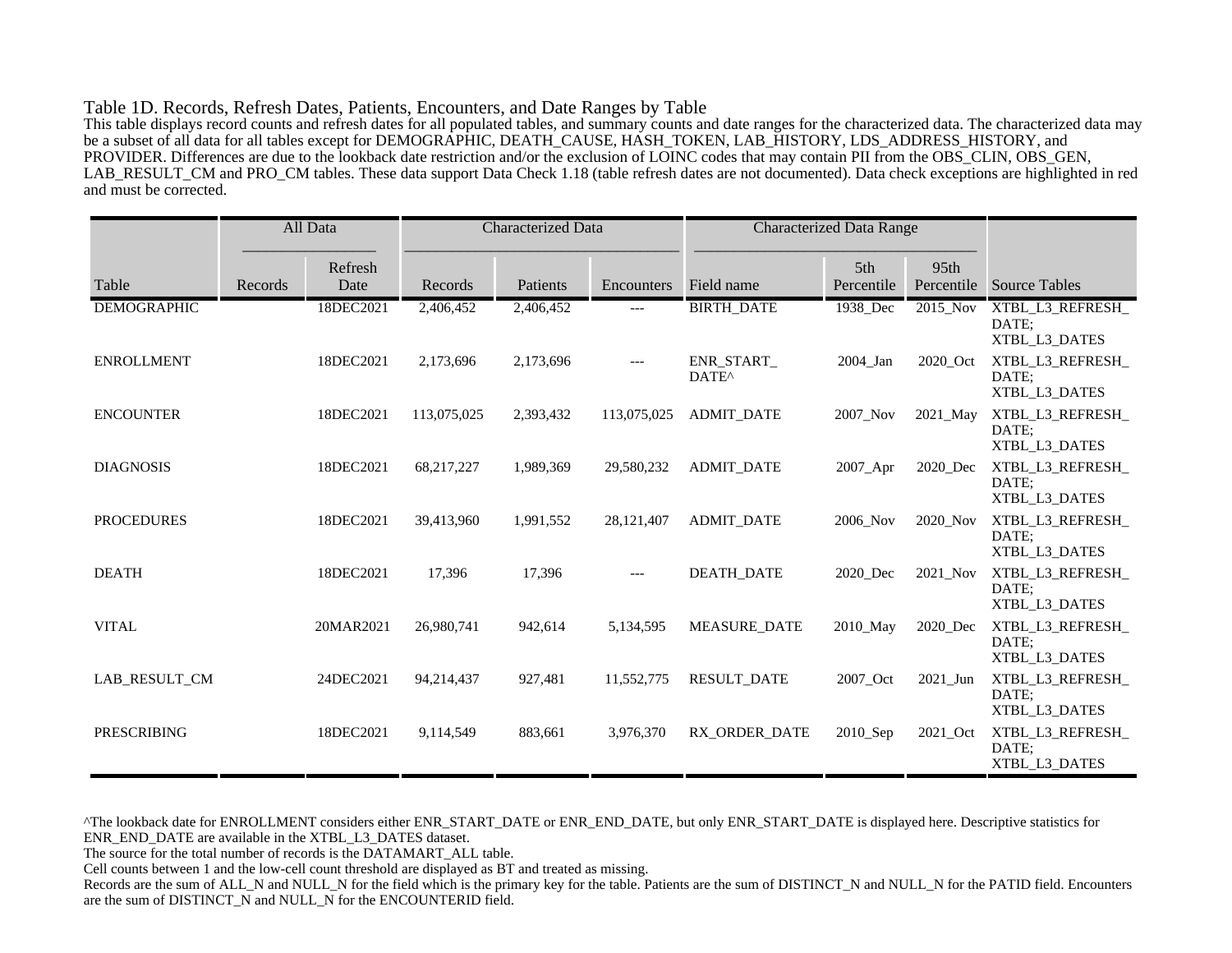Table 1D. Records, Refresh Dates, Patients, Encounters, and Date Ranges by Table (continued - page 2 of 3) This table displays record counts and refresh dates for all populated tables, and summary counts and date ranges for the characterized data. The characterized data may be a subset of all data for all tables except for DEMOGRAPHIC, DEATH\_CAUSE, HASH\_TOKEN, LAB\_HISTORY, LDS\_ADDRESS\_HISTORY, and PROVIDER. Differences are due to the lookback date restriction and/or the exclusion of LOINC codes that may contain PII from the OBS\_CLIN, OBS\_GEN, LAB\_RESULT\_CM and PRO\_CM tables. These data support Data Check 1.18 (table refresh dates are not documented). Data check exceptions are highlighted in red and must be corrected.

|                   |         | All Data        | Characterized Data |           |            | <b>Characterized Data Range</b> |                               |                                |                                           |
|-------------------|---------|-----------------|--------------------|-----------|------------|---------------------------------|-------------------------------|--------------------------------|-------------------------------------------|
| Table             | Records | Refresh<br>Date | Records            | Patients  | Encounters | Field name                      | 5 <sup>th</sup><br>Percentile | 95 <sub>th</sub><br>Percentile | <b>Source Tables</b>                      |
| <b>DISPENSING</b> |         | 18DEC2021       | 910,144            | 37,495    | ---        | DISPENSE DATE                   | 2007 Sep                      | 2021 Nov                       | XTBL L3 REFRESH<br>DATE:<br>XTBL L3 DATES |
| <b>CONDITION</b>  |         | 18DEC2021       | 16,852,902         | 1,170,873 | 4,733,750  | <b>REPORT DATE</b>              | $2011$ Apr                    | $2021$ _Jun                    | XTBL L3 REFRESH<br>DATE:<br>XTBL L3 DATES |
| <b>PROVIDER</b>   |         | 18DEC2021       | 11,372             | $---$     |            |                                 |                               | $---$                          | XTBL L3 REFRESH<br><b>DATE</b>            |
| <b>MED ADMIN</b>  |         | 23DEC2021       | 264,536            | 20,647    | 30,664     | MEDADMIN<br><b>START DATE</b>   | 2021 May                      | 2021_Dec                       | XTBL L3 REFRESH<br>DATE:<br>XTBL L3 DATES |
| <b>OBS CLIN</b>   |         | 18DEC2021       | 58,884,526         | 1,134,763 | 8,657,943  | OBSCLIN START<br><b>DATE</b>    | 2010_Dec                      | 2021_Apr                       | XTBL L3 REFRESH<br>DATE:<br>XTBL L3 DATES |

^The lookback date for ENROLLMENT considers either ENR\_START\_DATE or ENR\_END\_DATE, but only ENR\_START\_DATE is displayed here. Descriptive statistics for ENR\_END\_DATE are available in the XTBL\_L3\_DATES dataset. The source for the total number of records is the DATAMART\_ALL table. Cell counts between 1 and the low-cell count threshold are displayed as BT and treated as missing. Records are the sum of ALL\_N and NULL\_N for the field which is the primary key for the table. Patients are the sum of DISTINCT\_N and NULL\_N for the PATID field. Encounters are the sum of DISTINCT\_N and NULL\_N for the ENCOUNTERID field.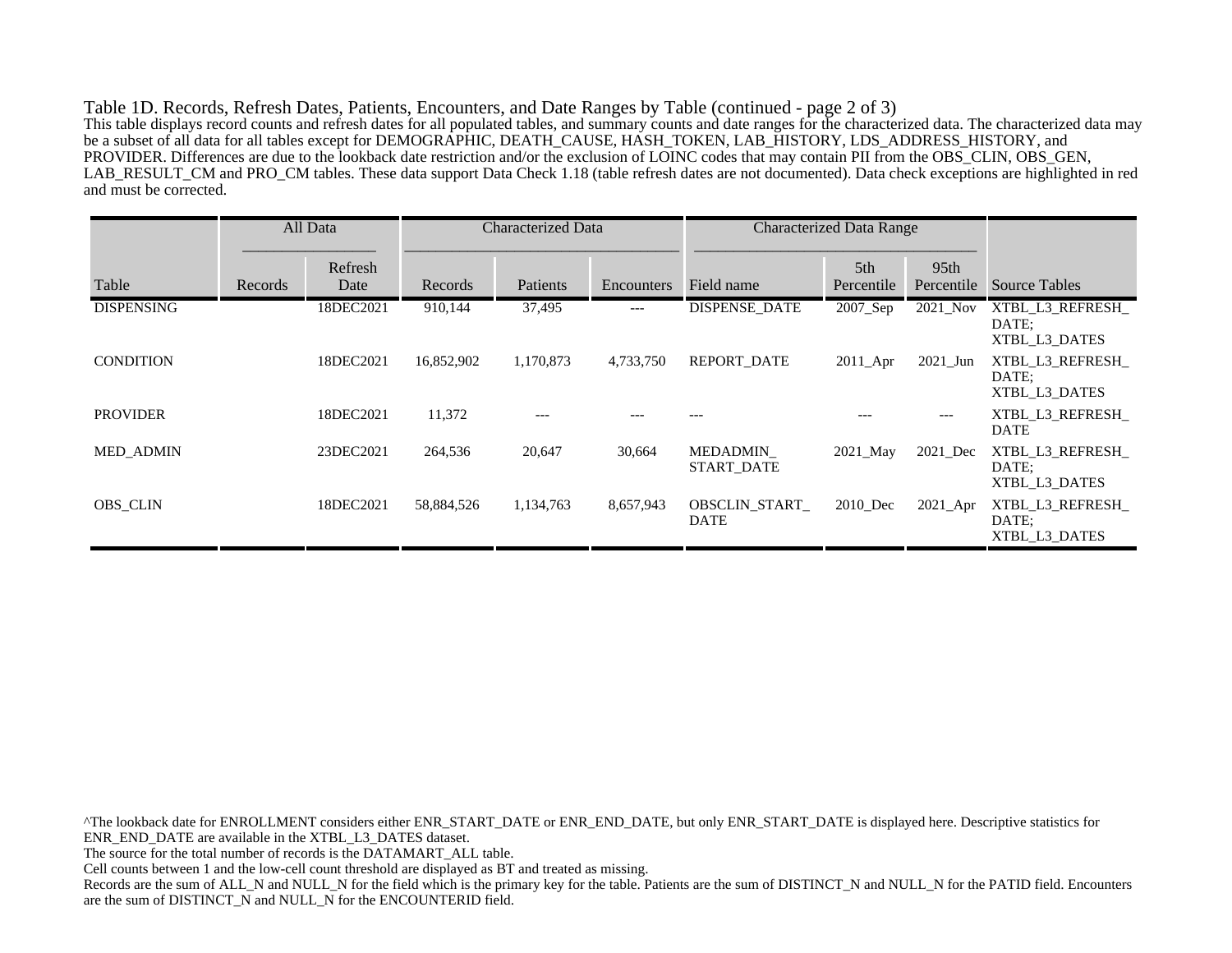Table 1D. Records, Refresh Dates, Patients, Encounters, and Date Ranges by Table (continued - page 3 of 3) This table displays record counts and refresh dates for all populated tables, and summary counts and date ranges for the characterized data. The characterized data may be a subset of all data for all tables except for DEMOGRAPHIC, DEATH\_CAUSE, HASH\_TOKEN, LAB\_HISTORY, LDS\_ADDRESS\_HISTORY, and PROVIDER. Differences are due to the lookback date restriction and/or the exclusion of LOINC codes that may contain PII from the OBS\_CLIN, OBS\_GEN, LAB\_RESULT\_CM and PRO\_CM tables. These data support Data Check 1.18 (table refresh dates are not documented). Data check exceptions are highlighted in red and must be corrected.

|                               |         | All Data        | Characterized Data |           |            | <b>Characterized Data Range</b> |                   |                    |                                           |
|-------------------------------|---------|-----------------|--------------------|-----------|------------|---------------------------------|-------------------|--------------------|-------------------------------------------|
| Table                         | Records | Refresh<br>Date | Records            | Patients  | Encounters | Field name                      | 5th<br>Percentile | 95th<br>Percentile | <b>Source Tables</b>                      |
| LDS ADDRESS<br><b>HISTORY</b> |         | 18DEC2021       | 2,406,451          | 2,406,451 | ---        | $---$                           | $---$             | ---                | XTBL L3 REFRESH<br><b>DATE</b>            |
| <b>IMMUNIZATION</b>           |         | 18DEC2021       | 3,338,917          | 333,587   | 2,342,145  | VX_RECORD_DATE 2010_Sep         |                   | 2021 Jan           | XTBL L3 REFRESH<br>DATE:<br>XTBL L3 DATES |

^The lookback date for ENROLLMENT considers either ENR\_START\_DATE or ENR\_END\_DATE, but only ENR\_START\_DATE is displayed here. Descriptive statistics for ENR\_END\_DATE are available in the XTBL\_L3\_DATES dataset. The source for the total number of records is the DATAMART\_ALL table. Cell counts between 1 and the low-cell count threshold are displayed as BT and treated as missing. Records are the sum of ALL\_N and NULL\_N for the field which is the primary key for the table. Patients are the sum of DISTINCT\_N and NULL\_N for the PATID field. Encounters are the sum of DISTINCT\_N and NULL\_N for the ENCOUNTERID field.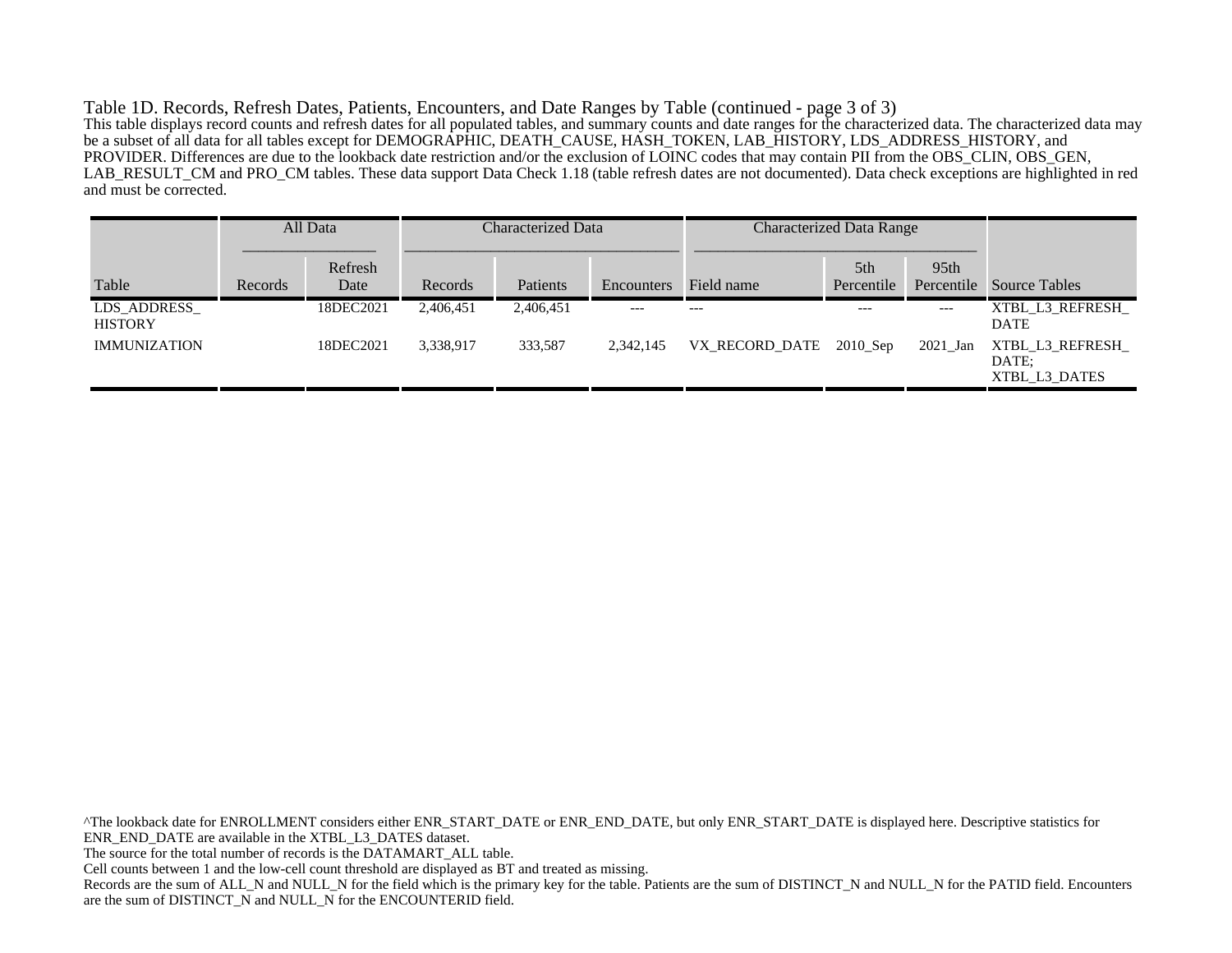# Table IE. Records Per Table By Encounter Type

This table contains record counts by encounter type for the ENCOUNTER, DIAGNOSIS, and PROCEDURES tables.

|                                         | <b>ENCOUNTER</b> |      | <b>DIAGNOSIS</b> |      | <b>PROCEDURES</b> |      |
|-----------------------------------------|------------------|------|------------------|------|-------------------|------|
| <b>Encounter Type</b>                   | N                | $\%$ | N                | $\%$ | N                 | %    |
| AV (Ambulatory Visit)                   | 32,879,768       | 29.1 | 41,232,448       | 60.4 | 25,362,981        | 64.4 |
| ED (Emergency Dept)                     | 2,775,074        | 2.5  | 5,630,998        | 8.3  | 2,942,408         | 7.5  |
| EI (ED to IP Stay)                      | $\theta$         |      | $\theta$         |      |                   |      |
| IC (Institutional Professional Consult) | $\Omega$         |      | $\Omega$         |      | $\Omega$          |      |
| IP (Inpatient Hospital Stay)            | 8,346,942        | 7.4  | 21,248,533       | 31.1 | 10,991,496        | 27.9 |
| IS (Non-acute Institutional Stay)       | $\Omega$         |      | $\Omega$         |      | $\Omega$          |      |
| OA (Other Ambulatory Visit)             | 51,694,690       | 45.7 | 205              | 0.0  | 137               | 0.0  |
| OS (Observation Stay)                   | $\Omega$         |      | $\Omega$         |      | $\Omega$          |      |
| TH (Telehealth)                         | 512,116          | 0.5  | $\Omega$         |      | $\Omega$          |      |
| Missing, NI, UN or OT                   | 16,866,435       | 14.9 | 105,043          | 0.2  | 116,938           | 0.3  |
| Total                                   | 113,075,025      |      | 68,217,227       |      | 39,413,960        |      |
| Source table                            | ENC_L3_ENCTYPE   |      | DIA_L3_ENCTYPE   |      | PRO_L3_ENCTTPE    |      |